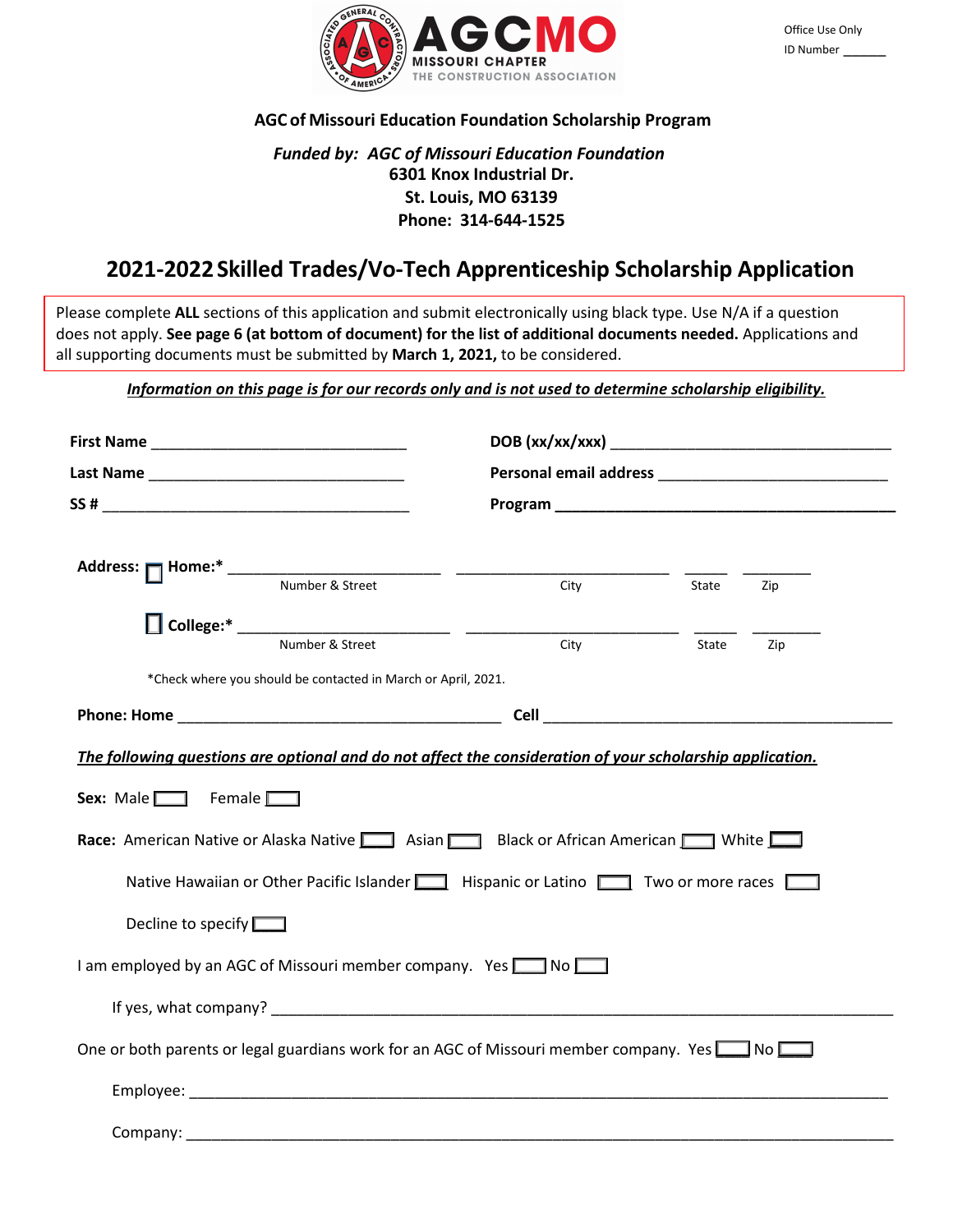

# **AGC of Missouri Education Foundation Scholarship Program**

# *Funded by: AGC of Missouri Education Foundation* **6301 Knox Industrial Dr. St. Louis, MO 63139 Phone: 314-644-1525**

# **2021-2022Skilled Trades / Vo-Tech Apprenticeship Scholarship Application**

Please complete **ALL** sections of this application and submit electronically using black type. Use N/A if a question does not apply. **See page 6 (at bottom of document) for the list of additional documents needed.** Applications must be submitted by **March 1, 2021,** to be considered.

### **I. EMPLOYMENT HISTORY**

List below full-time employment, summer employment, and part-time work. Briefly explain duties and responsibilities (beginning with most recent job). If part-time work, indicate number of hours per week. Attach additional sheets as necessary.

| <b>Dates Employed</b><br>(Month/Year)                                                                                                                                                                                                                                                                                                                                                                                       | <b>Employer's Name</b><br>and Address | <b>Supervisor's Name</b><br>and Position | <b>Your Hourly Wage</b><br>or Salary | <b>Brief Description of Duties (if</b><br>part-time include hours per<br>week) |
|-----------------------------------------------------------------------------------------------------------------------------------------------------------------------------------------------------------------------------------------------------------------------------------------------------------------------------------------------------------------------------------------------------------------------------|---------------------------------------|------------------------------------------|--------------------------------------|--------------------------------------------------------------------------------|
| $\begin{picture}(20,20) \put(0,0){\dashbox{0.5}(5,0){ }} \thicklines \put(0,0){\dashbox{0.5}(5,0){ }} \thicklines \put(0,0){\dashbox{0.5}(5,0){ }} \thicklines \put(0,0){\dashbox{0.5}(5,0){ }} \thicklines \put(0,0){\dashbox{0.5}(5,0){ }} \thicklines \put(0,0){\dashbox{0.5}(5,0){ }} \thicklines \put(0,0){\dashbox{0.5}(5,0){ }} \thicklines \put(0,0){\dashbox{0.5}(5,0){ }} \thicklines \put(0,0){\dashbox{0.5}(5,$ |                                       |                                          |                                      | Position:<br>Type of Business:<br>Duties:                                      |
| $\begin{picture}(20,20) \put(0,0){\line(1,0){10}} \put(15,0){\line(1,0){10}} \put(15,0){\line(1,0){10}} \put(15,0){\line(1,0){10}} \put(15,0){\line(1,0){10}} \put(15,0){\line(1,0){10}} \put(15,0){\line(1,0){10}} \put(15,0){\line(1,0){10}} \put(15,0){\line(1,0){10}} \put(15,0){\line(1,0){10}} \put(15,0){\line(1,0){10}} \put(15,0){\line(1$                                                                         |                                       |                                          |                                      | Position:<br>Type of Business:<br>Duties:                                      |
|                                                                                                                                                                                                                                                                                                                                                                                                                             |                                       |                                          |                                      | Position:<br>Type of Business:<br>Duties:                                      |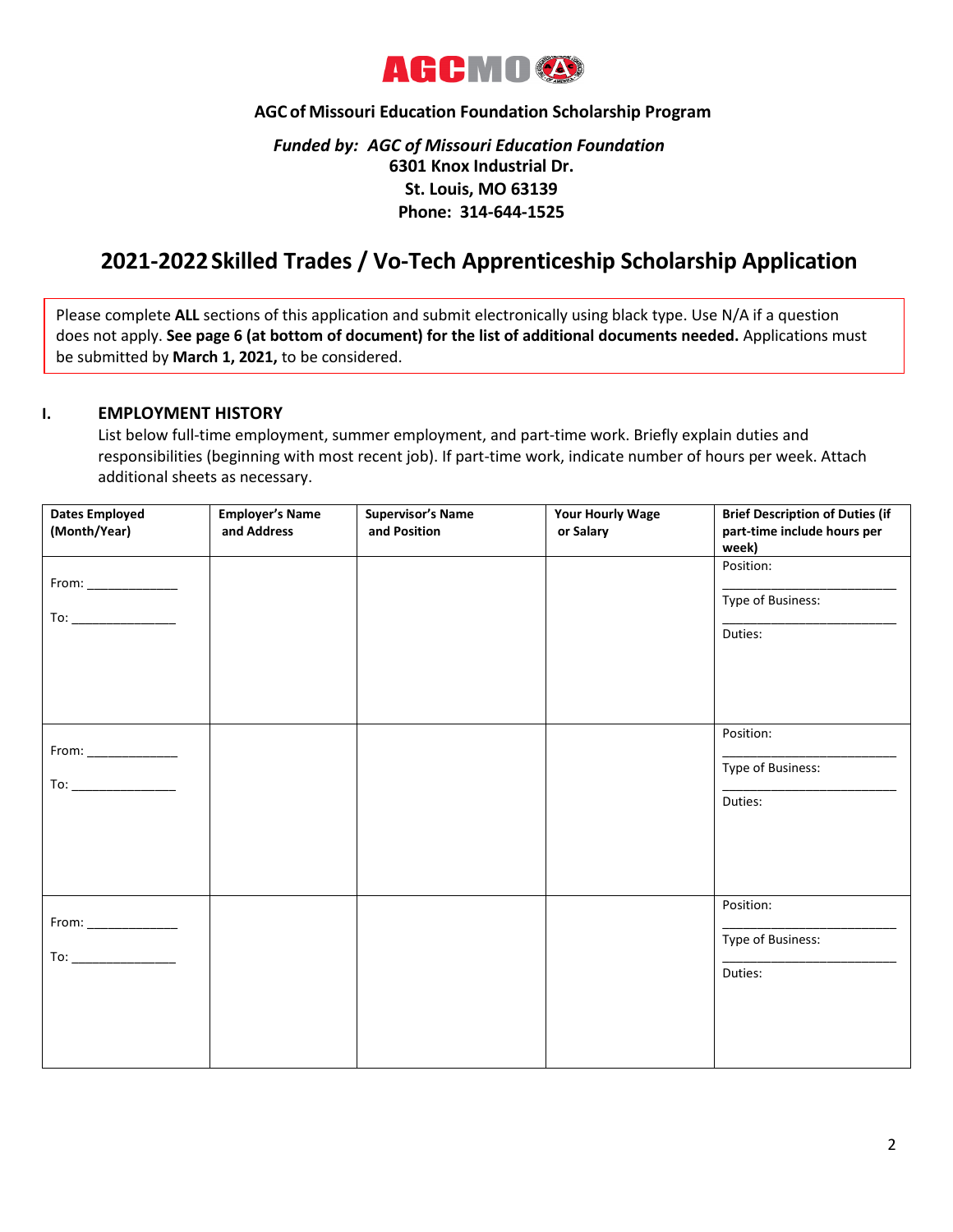## **II. SCHOLASTIC INFORMATION AND EXTRACURRICULAR ACTIVITIES**

*Important Note: Have your high school send your latest transcript or your program administrator send your latest progress report directly to the AGC of Missouri Education Foundation. High school transcripts are required for high school seniors only.*

**A. High School** (\*If your school uses other than a 4-point system, specify the maximum GPA used: \_\_\_\_\_\_\_\_\_\_\_\_)

| <b>School</b> | <b>Year of Graduation</b><br>Citv |  | GPA <sup>*</sup> |
|---------------|-----------------------------------|--|------------------|
|               |                                   |  |                  |
|               |                                   |  |                  |

**B. Skilled Trades Program** – What institution of higher education will you be attending during the 2021-2022 school year?

| <b>Name of Institution</b> | City, State | Year of Study | Program Area | Status * | <b>Expected Graduation</b><br>Date |
|----------------------------|-------------|---------------|--------------|----------|------------------------------------|
|                            |             |               |              |          |                                    |

\*If you are a graduating high school senior or have not previously enrolled in this school, mark "NA".

#### **High School Seniors**

Ш

Check if you are considering or awaiting acceptance from more than one school. List the same information on other schools you are considering.

\_\_\_\_\_\_\_\_\_\_\_\_\_\_\_\_\_\_\_\_\_\_\_\_\_\_\_\_\_\_\_\_\_\_\_\_\_\_\_\_\_\_\_\_\_\_\_\_\_\_\_\_\_\_\_\_\_\_\_\_\_\_\_\_\_\_\_\_\_\_\_\_\_\_\_\_\_\_\_\_\_\_\_\_\_

\_\_\_\_\_\_\_\_\_\_\_\_\_\_\_\_\_\_\_\_\_\_\_\_\_\_\_\_\_\_\_\_\_\_\_\_\_\_\_\_\_\_\_\_\_\_\_\_\_\_\_\_\_\_\_\_\_\_\_\_\_\_\_\_\_\_\_\_\_\_\_\_\_\_\_\_\_\_\_\_\_\_\_\_\_

#### **C. Extracurricular Activities**

1. List activities in which you participated in high school or college (i.e. school activities, athletics, leadership positions, honors, and community activities).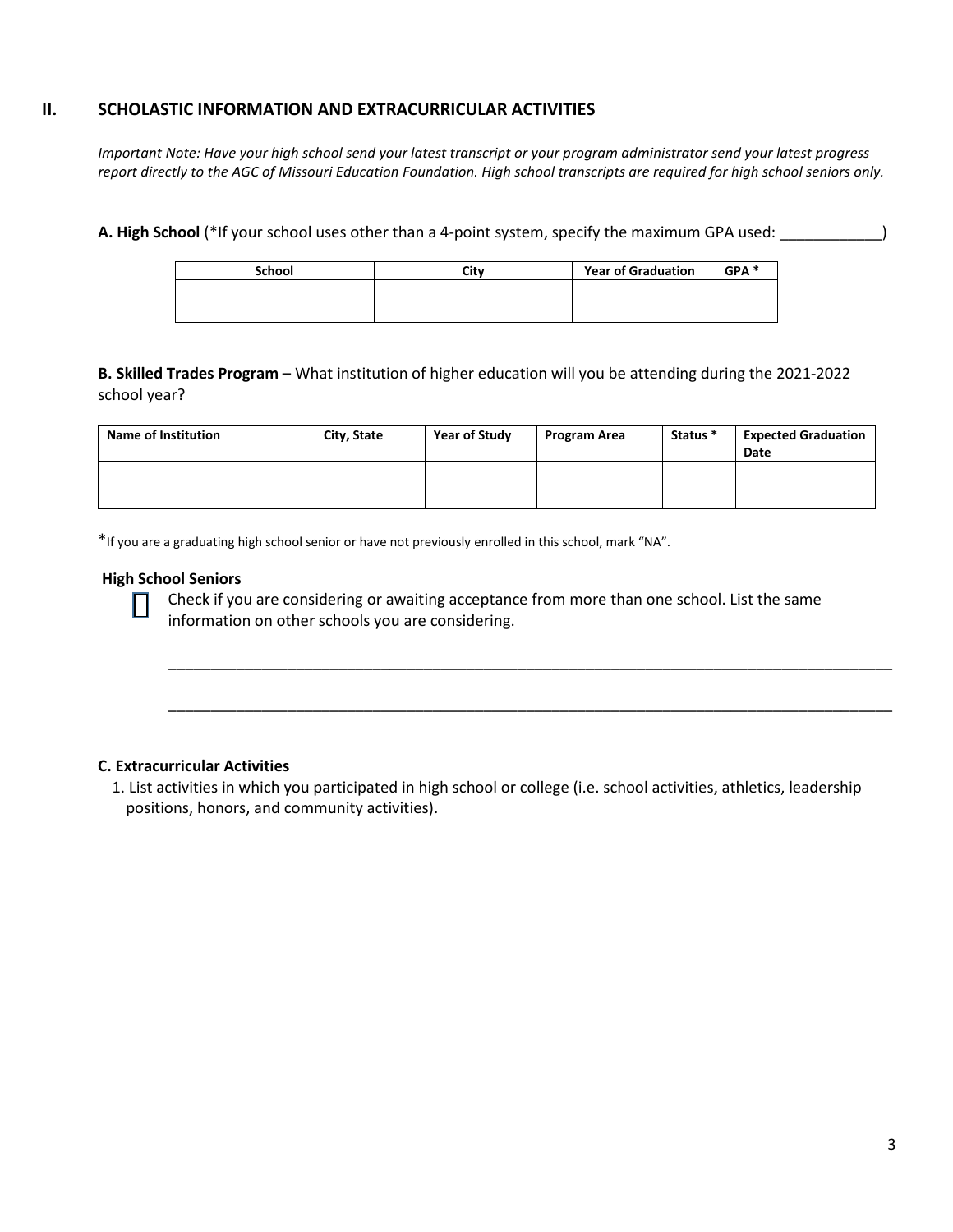2. Describe the most meaningful extracurricular school or community activity in which you engaged as a high school or college student. Explain what your contribution was to that endeavor and what your participation meant to you personally.

# **III. PURSUIT OF CONSTRUCTION INDUSTRY CAREER**

A. What type of credential do you expect to earn?

|  |  |  | □ DOL Approved Journeyman Certificate □ Vocational/Apprenticeship Certificate □ Other (explain) _ |  |  |
|--|--|--|---------------------------------------------------------------------------------------------------|--|--|
|--|--|--|---------------------------------------------------------------------------------------------------|--|--|

B. If you have enrolled in specific construction classes, list the classes taken. (If you plan to enroll, indicate when).

C. Briefly describe how your program relates to the construction industry.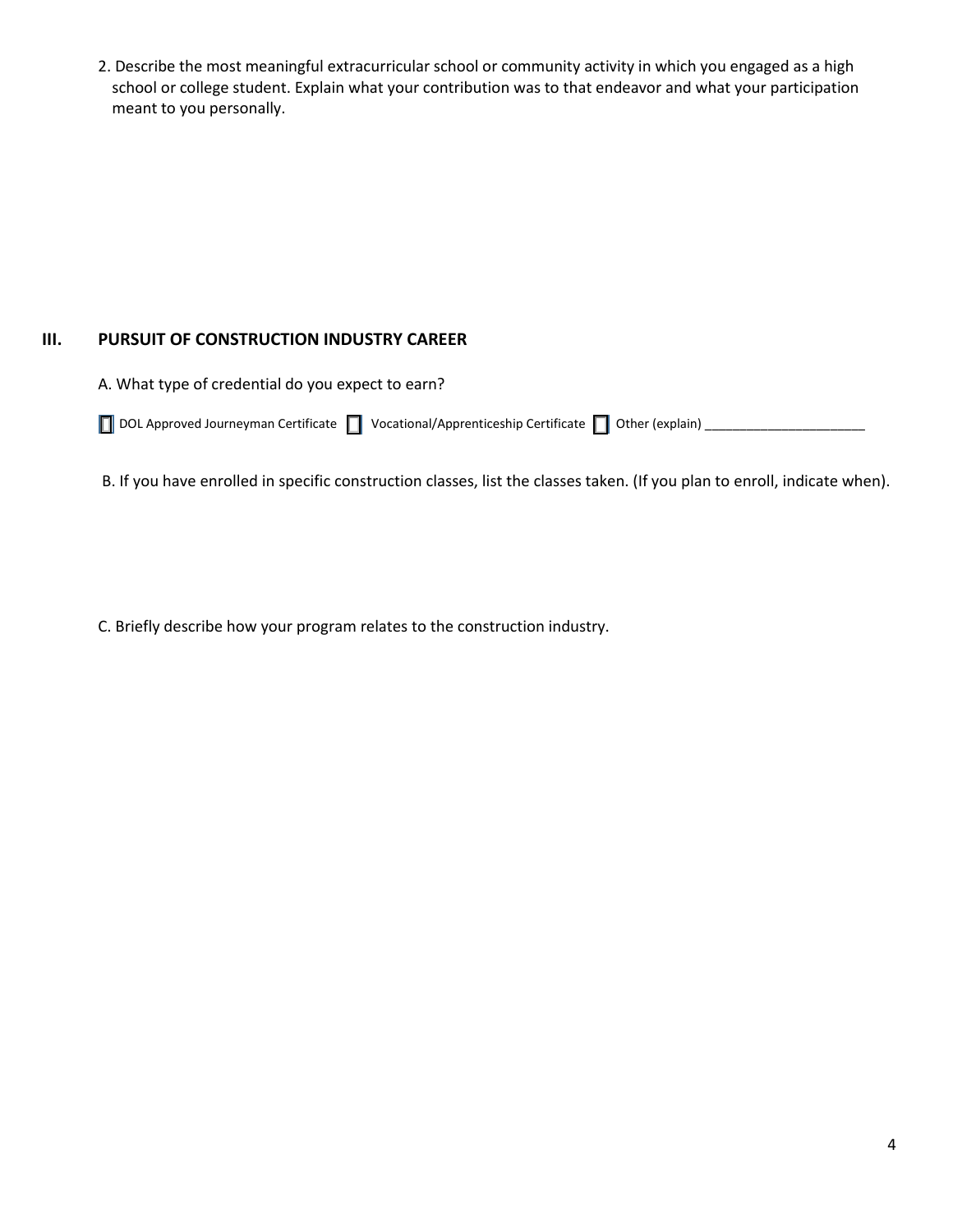# **VERY IMPORTANT:**

- 1) Attach a *personally written and typed (no hand-written essays accepted) original essay* on why you have chosen a construction industry career or how you expect your career in another field to relate to the construction industry. Describe the event(s) or influence(s) leading to the career choice for which you are preparing. Explain how your previous work experience and course of study will relate to your planned career and how your background and future training will benefit the construction industry. The essay must be no longer than one page (or 350 words). **Make sure your full name is included.** Please email to [nlake@stl-cts.org.](mailto:nlake@stl-cts.org)
- 2) Submit two (2) "Letters of Recommendation" from college faculty advisor or professor, high school counselor or teacher, and/or from an adult not related to applicant. Please submit via email to [nlake@stl-cts.org.](mailto:nlake@stl-cts.org)
- 3) Send a digital headshot picture with your application.
- 4) Include a transcript or program status report.

## **SIGNATURE** (must be signed.)

I hereby state that all information herein is accurate and truthful to the best of my knowledge and ability, and agree that this application and all attachments may be used for the purposes of evaluation and selection by a committee consisting of representatives from the AGC of Missouri Education Foundation, the Young Executives Club, the Construction Leadership Council and its designees, and AGC members as appointed. I also agree that AGC of Missouri has the right to independently verify any of the information provided.

Signature: \_\_\_\_\_\_\_\_\_\_\_\_\_\_\_\_\_\_\_\_\_\_\_\_\_\_\_\_\_\_\_\_\_\_\_\_\_\_\_\_ Date (xx/xx/xxxx) \_\_\_\_\_\_\_\_\_\_\_\_\_\_\_\_\_\_\_\_\_\_\_\_\_

Digital or handwritten signature accepted